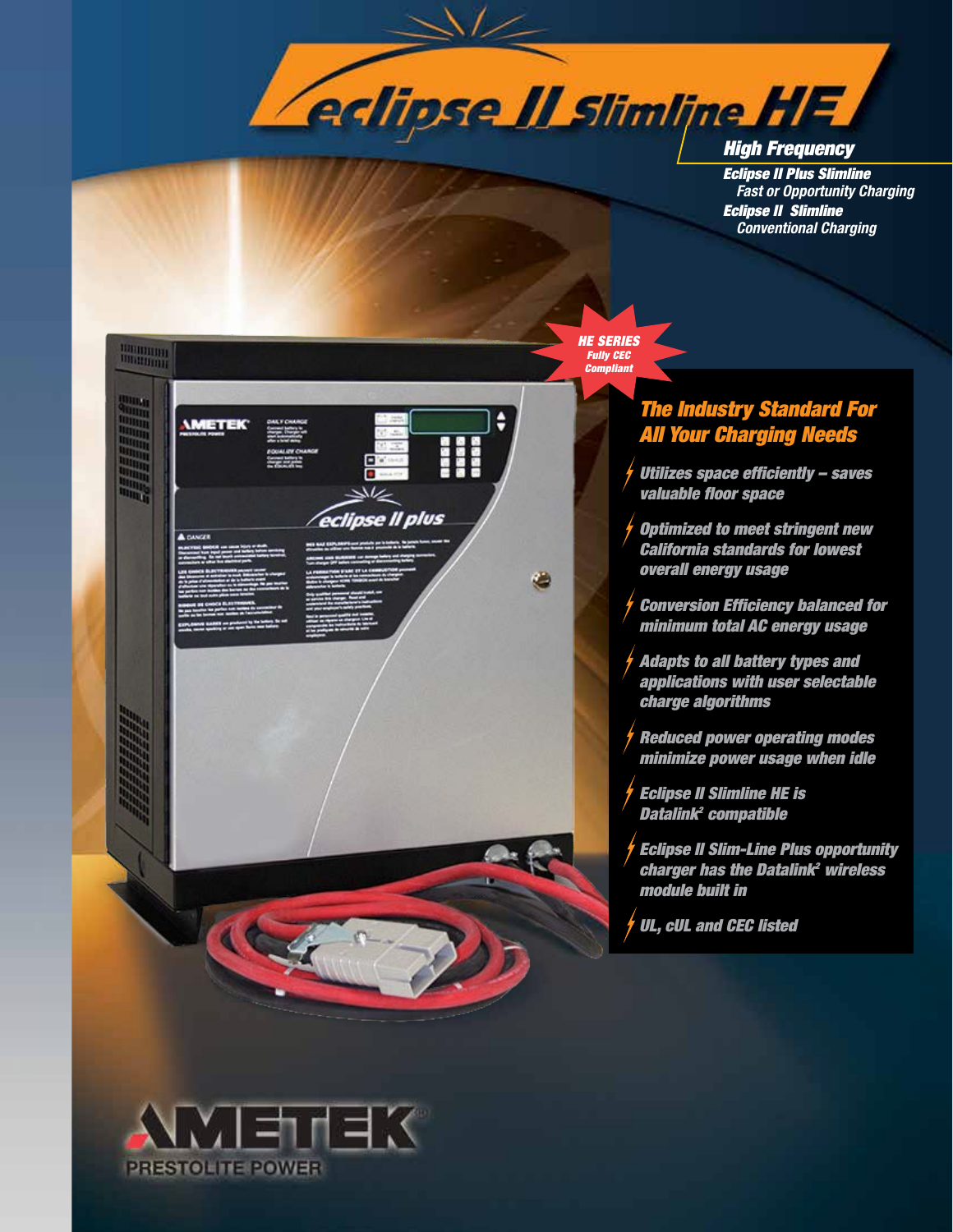



# *Eclipse II Slimline HE*

*The Eclipse II Slimline HE is the most adaptive charging solution on the market, and it maintains the same quality you've come to expect from Ametek. The opportunity charging function will sustain the battery between 20% and 80% state of charge via short, opportunistic charges and is able to fully charge your battery in 6 hours or less. Conventional charging mode recharges any fully discharged lead-acid battery within the charger's rated capacity, flooded or sealed, in 8 hours or less.* 

*Advanced IGBT high frequency power conversion circuitry supplies efficient, reliable service in all modes and supports the fast charging capability of the Eclipse II Slimline for when you need your battery available as soon as possible.* 

#### *Low Cost Efficient Operation*

The high power demands of opportunity chargers require an energy efficient design. The advanced high frequency design of the Eclipse II Slimline is extremely efficient at up to 93%, converting AC power to usable DC power with the minimum possible impact on the utility grid. The .95 power factor minimizes AC amp draw and thereby reduces installation costs.





*Detail View of CID*

*EC2000 Control*

The new EC2000 control is nearly identical in functionality and programmability to AMETEK's popular UC2000 used in the Ultra product line. With a 40 character, alphanumeric LCD display, easy to read information is always available to follow the chargers status. In addition, 4 bright LEDs provide charge status at a glance and the sealed membrane keypad allows for easy customer interface.

#### *Energy Saving Features*

Further enhance energy savings by utilizing the EC2000's programmable start modes. Using the Delayed or Time-of-Day start modes of the EC2000 to charge your batteries during off-peak hours can yield up to 50% in additional energy cost saving. The EC2000 also offers Time-of-Day Block-Out to lower utility bills and reduce peak demand by blocking out a period of charging time on one or more chargers.

#### *Minimize Hydrogen Gas Emissions*

The No-Gassing feature of the Eclipse II Slimline allows a programmable time to be set so that should the charger reach the gassing portion of the charge cycle within the set time, the charger would stop charging until the set time has elapsed. Only at this point would the charger continue to charge and take the battery to charge complete.

#### *Automatic or Manual Equalize Operation*

All Eclipse II Slimline HE chargers are shipped with Automatic Equalize enabled to ensure that your batteries routinely receive an equalize charge of three hours beyond the normal DV/DT charger termination. Auto Equalize can be set for one of three options: Number of Cycles, Day of Week or BID.

When any automatic equalize function is selected, the equalize button on the keyboard is disabled to prevent unnecessary equalize charges. The ability to automatically equalize batteries provides an exact schedule of equalize charges for better battery maintenance and longer life.

#### *BID Equalization Function*

When an AMETEK BID is attached to the battery, it tracks and records completed charge cycles. When the battery is connected to the charger, it reads the BID information to determine how many charge cycles have been completed since it was last equalized. When the number of completed cycles matches the user selected equalize interval, the charger will equalize that battery. This ensures that each battery is equalized at the intervals selected by the customer regardless of which charger is connected.

#### *Battery Cool Down*

Battery cool down allows the battery to cool down before use, which allows for increased control of battery rotation, resulting in increased battery efficiency and longer life. Battery cool down can be programmed from the EC2000 keypad from 0-8 hours in one hour increments. After the recharge is complete, the display will read "battery cool down" until the predetermined cool down period has ended, at which time the charge complete LED is illuminated.

#### *Regulation*

The Eclipse II Slimline HE is designed to hold the finish current to within  $+/-2%$  over a wide range of line voltage variations.

#### *Mounting Options*

The Eclipse II Slimline comes with removable legs and wall mounting brackets for shelf or wall mounting.

#### *Quiet Fan Cooling*

The charger utilizes an advanced fan design to cool the electronics, extending life while providing low sound levels for quiet operation.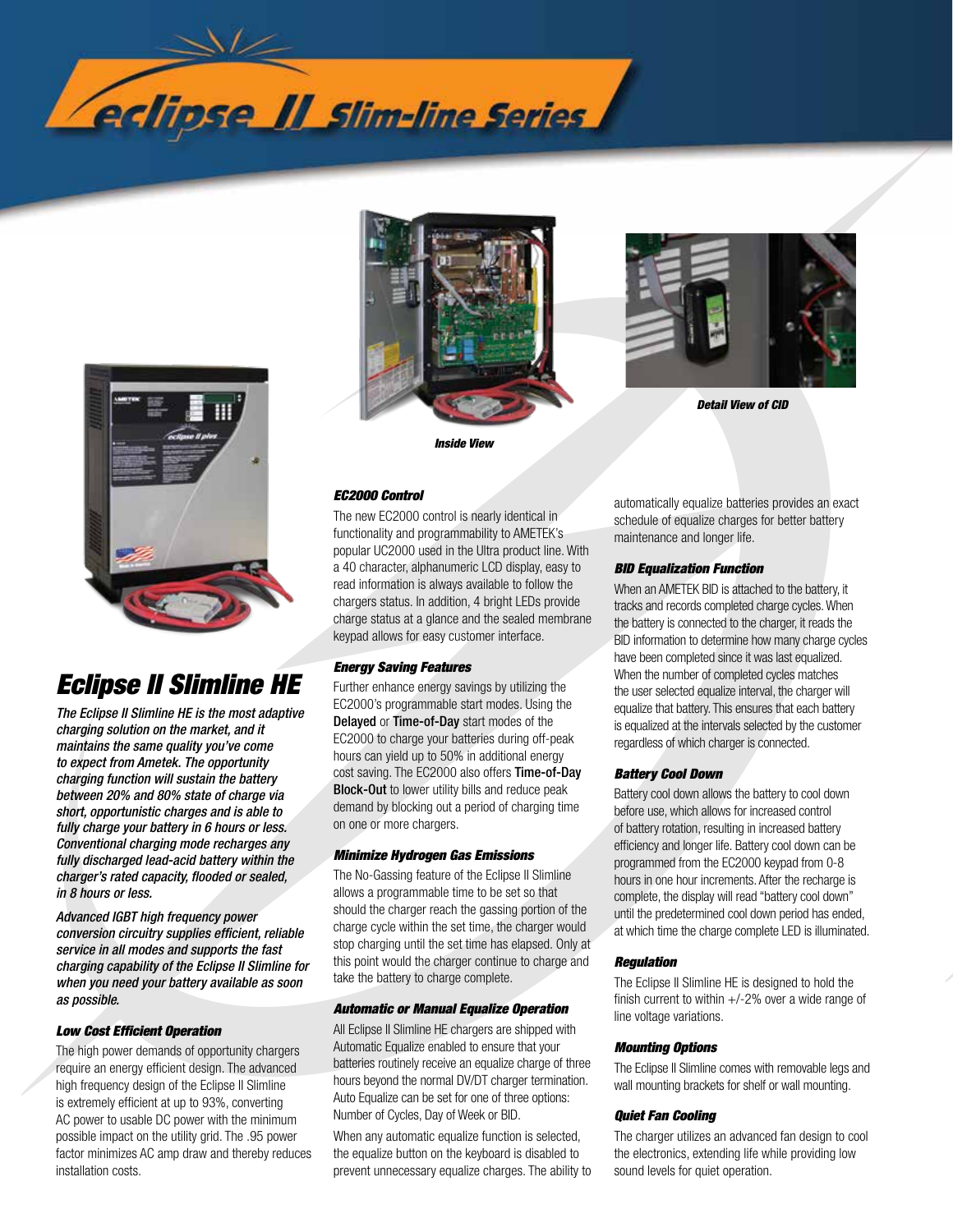## *High Frequency*

*Eclipse II Plus Slimline – Fast or Opportunity Charging Eclipse II Slimline – Conventional Charging*



#### *3 Year Full Warranty*

Repair costs are minimized through a 3 year full warranty for the original purchaser. Warranty covers labor, travel, and parts replacement.

#### *Prevent Overcharging*

Back-up timers protect your batteries from overcharging by shutting the charger off in the event that the battery does not reach 80% charged in 9 hours, or does not reach charge complete within 4 hours of reaching the 80% charged point. The charger also monitors the ampere hours returned and if the ampere hours returned exceed the rated ampere hour capacity by 125%, the charger will shutdown, protecting your battery from harmful overcharging. (150% on equalize cycles.)

### *Charge Cycle Archive*

The charger will collect and save 21 items of charge cycle information for the last 500 charge cycles. This valuable information can then be reviewed manually from the front panel, or it can also be downloaded wirelessly using our Datalink<sup>2</sup> system.

#### *Operating Modes*

Multi-cell: automatically matches output voltage to battery

Fixed-cell: set for specific battery voltage, rejects others

**BID mode:** information programmed in BID determines charger operation

**Timer Start:** operated as a manual timer for maintenance and shop charging

#### *Refresh Charge*

Start off the week with fully charged batteries. Anytime the battery is left plugged into the charger for an extended time, such as over a long weekend, the charger will restart automatically and top off the battery to ensure your trucks are running at peak performance.

#### *Monitor Battery and Charger Operation*

With no spare batteries, it's important to know that your batteries are being properly charged and maintained. The functionality of the Eclipse II Simline HE chargers can be greatly enhanced through the addition of the optional Battery Identification Module, BID. The BID is programmed with battery information including rated AH capacity, rated voltage, battery type, and start rate for opportunity charging.

Batteries with BIDs will be automatically recognized by the charger, allowing the charger to charge at the proper voltage and current levels for the type of battery connected. The BID eliminates any manual charger settings. The Eclipse II Slimline HE charger charges all battery types.

### *BID with Electrolyte Sensor*



The addition of an electrolyte sensor to the standard BID allows the charger to sense when the connected battery needs to be checked for electrolyte levels.

At charge complete, the BID will send a signal to the charger that the electrolyte level is low, and the control will display a message instructing the operator to check the battery.

#### *Wireless Fleet Management System*

The Eclipse II Slimline HE is Datalink<sup>2</sup> compatible and the Eclipse II Plus Slimline has the Datalink<sup>2</sup> wireless module built-in. Datalink<sup>2</sup> gives you the opportunity to monitor battery usage and identify bad situations before they become problems that lead to down time.

Datalink<sup>2</sup> greatly enhances the ability to collect charge and discharge data from the charger. The transfer of data occurs wirelessly utilizing our proprietary wireless network in combination with a powerful transceiver. Typical communication range is 1,500 ft in a normal operating environment and with communication between chargers, this range is doubled to a 3,000 ft radius. The actual range in your facility can vary greatly based on numerous factors. It is not necessary for the system to be integrated into the customer's network.

#### *Battery Identification Module*



The functionality of the Eclipse II Slimline HE chargers scan be greatly enhanced through the addition of the optional Battery Identification Module, BID. The BID is

programmed with battery information including rated AH capacity, rated voltage, battery type and more.

### *BID with Ampere Hour Accumulator*



When equipped, a battery with an ampere-hour accumulator BID will transmit to the EC2000 control, the updated AH data. The accumulated

AHs for both charge and discharge cycles are stored in the BID along with the lifetime average battery temperature, and is readable from the EC2000 control and through the Datalink<sup>2</sup> System. The accumulated ampere-hours are essential to support battery warranty and to predict battery end of life.

#### *Dimensions*



Add 1-1/2" height for removable legs Add 1-1/2" width for removable wall brackets